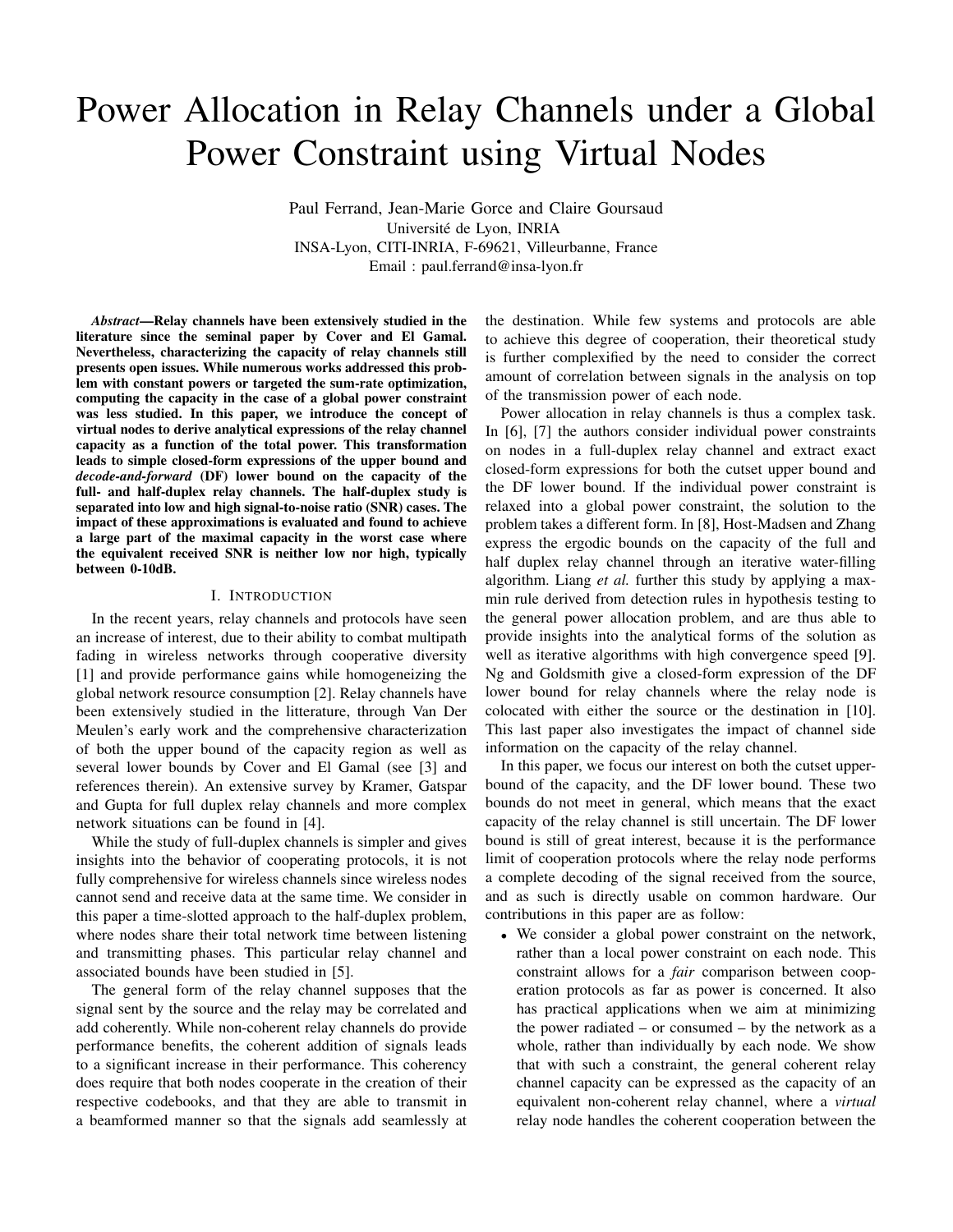source and the original relay. Thanks to this formulation the coherent relay channel is assimilated to a non coherent relay channel for which bounds expressions are more tractable.

- Based on this transformation, we express a very simple closed form expression for the upper bound and DF lower bound of the capacity of the full-duplex relay channel under a global power constraint, along with the corresponding resource allocations. This expression generalizes the results in [10] where the relay is either near the source or the destination.
- The virtual node transformation can apply to half-duplex relay channels, simplifying the mathematical optimization problem by one degree of freedom. In order to obtain results similar in form to the full-duplex case, we use a fixed time-slot hypothesis along with classical approximations of the log function at low and high SNR. The proposed bounds are tight for low SNR below 0dB, and for high SNR above 10dB.

#### II. FULL-DUPLEX RELAY CHANNEL

The relay channel is a network model composed of three nodes ; an information source, a destination, and a relay node whose only purpose is to help the source in its transmission and thus has no information of its own. For each node  $i$ , we associate random variables representing the complex symbols sent and received, respectively labeled as  $X_i$  and  $Y_i$ . In the full-duplex mode, we suppose that nodes are able to send and receive data at the same time.

We operate under a classical Gaussian model, where the source and relay transmit their complex symbols using an average power  $P_i$ . Under this model, the complex symbols received by the relay and the destination are expressed as:

$$
Y_2 = h_2 X_1 + Z'
$$
 (1)

$$
Y_3 = h_1 X_1 + h_3 X_2 + Z \tag{2}
$$

The signal is corrupted by the channel between the nodes through a static attenuation and a Gaussian noise  $Z'$  and  $Z$  of power density  $N$ , independent for each receiver. We define the normalized transmitted power as  $\overline{P}_i = P_i/N$ . The relay channel in our model has no individual node power requirement, but rather a total consumed power constraint  $\overline{P}_1 + \overline{P}_2 = \overline{P}_{\text{tot}}$ . This relay channel is represented on Fig.1 with the attenuation coefficients of the channel. To simplify the subsequent equations in this paper, we denote the squared module



Fig. 1: Full-duplex gaussian relay channel.

of the attenuation coefficient between nodes as  $g_j = |h_j|^2$ . All capacity results are in nats. For this model, the capacity upper bound and DF lower bound are given respectively by [3]:

$$
C \leq \max_{\substack{\rho \in [0,1] \\ \bar{P}_1, \bar{P}_2: \bar{P}_1 + \bar{P}_2 = \bar{P}_{\text{tot}}}} \min \left\{ \log \left( 1 + (g_1 + g_2)(1 - \rho^2) \bar{P}_1 \right), \right\}
$$

$$
\log \left( 1 + g_1 \bar{P}_1 + g_3 P_2 + 2\rho \sqrt{g_1 g_3 \bar{P}_1 \bar{P}_2} \right) \right\}
$$
(3)

$$
C \geq \max_{\substack{\rho \in [0,1] \\ \bar{P}_1, \bar{P}_2: \bar{P}_1 + \bar{P}_2 = \bar{P}_{\text{tot}}}} \min \left\{ \log \left( 1 + g_2 (1 - \rho^2) \bar{P}_1 \right), \right\}
$$

$$
\log \left( 1 + g_1 \bar{P}_1 + g_3 \bar{P}_2 + 2\rho \sqrt{g_1 g_3 \bar{P}_1 \bar{P}_2} \right) \right\} \tag{4}
$$

Both equations are almost identical, differing only in the missing g<sup>1</sup> coefficient in the *decode-and-forward* bound. We can also note the presence of the coherency variable  $\rho$ . For non-coherent channels,  $\rho$  is set to 0, greatly simplifying the analysis of both bounds. In the general case however we have to optimize over the value of  $\rho$  to obtain the tightest bounds.

To simplify the analysis, we note  $\overline{P}_1 = \overline{P}_{1,1} + \overline{P}_{1,2}$  and identify  $\bar{P}_{1,1} = (1 - \rho^2) \bar{P}_1$ . We can thus write (3) as:

$$
C \leq \max_{\bar{P}_{1,1}, \bar{P}_{1,2}, \bar{P}_{2}:} \min \left\{ \log \left( 1 + (g_1 + g_2) \bar{P}_{1,1} \right), \right\}
$$

$$
\log \left( 1 + g_1 \bar{P}_{1,1} + \left( \sqrt{g_1 \bar{P}_{1,2}} + \sqrt{g_3 \bar{P}_2} \right)^2 \right) \right\}
$$
(5)

The correlated signals takes the form of a MISO channel (Multiple Input Single Output), from a "virtual node" combining the cooperative part of the signal from the source and the signal from the relay. If we introduce a new power variable  $\overline{P}_{\text{eq}}$  for the power allocated to this virtual node, the optimal power allocation  $(\bar{P}_{1,2}^*, \bar{P}_2^*)$  is known to be the [11]:

$$
\bar{P}_{1,2}^{*} = \frac{g_1}{g_1 + g_3} \bar{P}_{\text{eq}} \qquad \bar{P}_2^{*} = \frac{g_3}{g_1 + g_3} \bar{P}_{\text{eq}} \tag{6}
$$

Injecting (6) into (5) we obtain an expression similar to the upper bound to the capacity of an equivalent *non-coherent* channel (by considering  $\rho = 0$  in (7)). By identification, the cooperation between the original source and relay is captured in a *virtual relay*, transmitting on a channel whose gain is  $(g_1 + g_3)$  (Fig.2). In this equivalent channel, the source and the virtual relay do not send correlated information since the correlated part is already integrated in the virtual relay.

$$
C \leq \max_{\bar{P}_{1,1}, \bar{P}_{\text{eq}}} \min \left\{ \log \left( 1 + g_1 \bar{P}_{1,1} + (g_1 + g_3) \bar{P}_{\text{eq}} \right) \right\}
$$

$$
\bar{P}_{1,1} + \bar{P}_{\text{eq}} = \bar{P}_{\text{tot}}
$$

$$
\log \left( 1 + (g_1 + g_2) \bar{P}_{1,1} \right) \}
$$
(7)

The power allocation problem is thus much simpler to solve. The following proposition gives an exact expression for the bounds on the capacity for the full-duplex relay channel:

Proposition 1. *The upper bound on the capacity for the* coherent full-duplex relay channel under a total power  $\bar{P}_{\text{tot}}$  to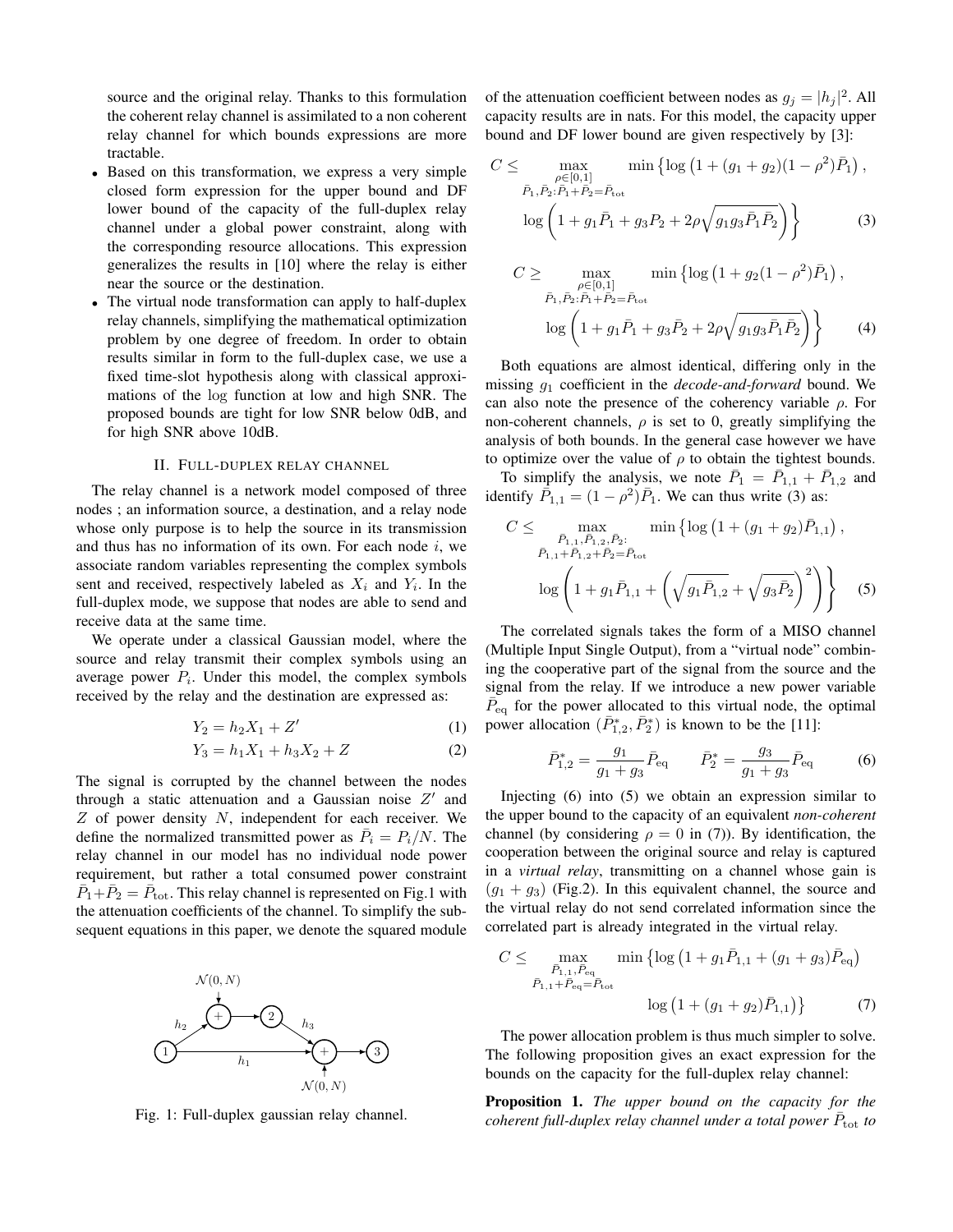

Fig. 2: Equivalent virtual relay model for the full-duplex relay channel. The virtual relay channel towards the destination is an equivalent MISO channel, whose path gains are computed from the gains on the original channel.

*be distributed between the source and relay node is expressed as:*

$$
C \le \log\left(1 + \frac{(g_1 + g_2)\hat{g}_3}{g_2 + \hat{g}_3}\bar{P}_{\text{tot}}\right) \tag{8}
$$

*We now suppose*  $g_2 \geq g_1$ *. The decode-and-forward lower bound in that case is expressed as:*

$$
C \ge \log\left(1 + \frac{g_2 \hat{g}_3}{g_2 + g_3} \bar{P}_{\text{tot}}\right) \tag{9}
$$

*Proof:* In Eq.(7), by rewriting  $\bar{P}_{\text{eq}} = \bar{P}_{\text{tot}} - \bar{P}_{1,1}$ , we can see that the two terms of the min function evolve in opposite direction with regard to  $P_{1,1}$ . The maximum is thus attained when both terms are equal, which directly translates into  $g_2 \bar{P}_{1,1} = \hat{g}_3 \bar{P}_{eq}$ . Under the constraint  $P_{1,1} + \bar{P}_{eq} = \bar{P}_{tot}$ we thus have the following optimal power allocation:

$$
\bar{P}_{1,1}^* = \frac{\hat{g}_3}{g_2 + \hat{g}_3} \bar{P}_{\text{tot}} \qquad \bar{P}_{\text{eq}}^* = \frac{g_2}{g_2 + \hat{g}_3} \bar{P}_{\text{tot}} \qquad (10)
$$

Plugging these values into (7) gives (8). The *decode-andforward* lower bound's proofs follows a similar procedure, and the optimal power allocation is in that case:

$$
\bar{P}_{1,1}^* = \frac{\hat{g}_3}{g_2 + g_3} \bar{P}_{\text{tot}} \quad \bar{P}_{\text{eq}}^* = \frac{g_2 - g_1}{g_2 + g_3} \bar{P}_{\text{tot}} \tag{11}
$$

The power allocation for the decode and forward bound is only valid if  $g_2 \geq g_1$ . This particularity is expected from the general behavior of decode and forward schemes, who perform well when the source-relay channel is of higher quality than the source-destination channel [4], [8]. In both cases, the optimal  $(\bar{P}_{1,2}^*, \bar{P}_2^*)$  are given by (6). *Remark.* – All the results in this paper are also valid for non-coherent relay channels under a global power constraint, by changing  $\hat{g}_3$  into  $g_3$  in both the power allocations and the capacity results.

### III. HALF-DUPLEX RELAY CHANNEL

In wireless channels, nodes are usually unable to receive and transmit at the same time. Full-duplex results are thus insightful for theoretical studies, but do not provide realistic performance evaluations. In the case of the relay channel, this means that we have basically a cooperation in two phases ;

the relay will first listen to the source for the first part of the transmission and then transmit its cooperative signal. The total network time is thus shared between these two phases.

In the general case, it is possible to allocate arbitrarily a time share  $t_1$  to phase one and  $t_2$  to phase two, such that  $t_1 + t_2 = 1$ . In the first phase, the source node transmits alone using power  $P_1$ , and in our model we allow the source to transmit at  $P'_1 \neq P_1$  in the second phase. Using results from [5] for coherent half-duplex relays and the virtual source transformation from the preceding section, we can write the upper and DF lower bounds as follow, with  $\overline{P'_{1,1}} + \overline{P'_{1,2}} = \overline{P'_1}$ and  $\bar{P}_{\text{eq}} = \bar{P}'_{1,2} + \bar{P}_2$ :

$$
C \le \min \left\{ t_1 \log \left( 1 + (g_1 + g_2) \bar{P}_1 \right) + t_2 \log \left( 1 + g_1 \bar{P}'_{1,1} \right), \right\}
$$
  

$$
t_1 \log \left( 1 + g_1 \bar{P}_1 \right) + t_2 \log \left( 1 + g_1 \bar{P}'_{1,1} + \hat{g}_3 \bar{P}_{\text{eq}} \right) \right\}
$$
(12)

$$
C \ge \min \left\{ t_1 \log \left( 1 + g_2 \bar{P}_1 \right) + t_2 \log \left( 1 + g_1 \bar{P}'_{1,1} \right), \right\}
$$
  

$$
t_1 \log \left( 1 + g_1 \bar{P}_1 \right) + t_2 \log \left( 1 + g_1 \bar{P}'_{1,1} + \hat{g}_3 \bar{P}_{\text{eq}} \right) \right\}
$$
(13)

The optimization is over  $(\bar{P}_1, \bar{P}'_{1,1}, \bar{P}_{eq})$  verifying the global mean power constraint  $t_1 \overline{P}_1 + t_2 (\overline{P}'_{1,1} + \overline{P}_{eq}) = \overline{P}_{tot}$ . Even with the virtual relay model this optimization problem is extremely hard to solve analytically on both the power and time variables. This problem can directly be expressed as a convex optimization problem and thus efficiently solved, by considering the half-duplex case as an energy distribution problem under a total energy constraint, rather than a power distribution problem. This transformation is described in [12] and will be used as the comparison for our power allocation in the remainder of the section.

In order to obtain closed-form results, we first restrict ourselves to the case  $t_1 = t_2 = 1/2$ . This approach matches practical protocols where an equal time share is assigned to each network phase, but is likely to induce some degradation in the capacity region. On Fig.3, we quantify this degradation by considering the relative performance as the ratio of the capacity attained with the constraint versus the unconstrained case. We can see that the added constraint has little to no impact on low and high values of  $\bar{P}_{\text{tot}}$ . The degradation at medium SNR is mild when the relative coefficients of the source-destination and relay-destination are close and increases in the case of strong assymetry in the links – the cross-dotted curve on Fig.3.

Under this constraint, it is possible to derive the optimal values of  $(\bar{P}_1^*, \bar{P}_{1,1}^{'}, \bar{P}_{eq}^*)$  as fourth order polynomial roots, which is still far from practical. To further ease the manipulation of the sum of logarithm functions in half-duplex relay channels, we split the problem in two approaches and use the usual approximations  $\log(1 + x) \approx x$  as  $x \to 0$  and  $\log(1 + x) \approx \log(x)$  as  $x \to \infty$ . Using these simplifications, we can enunciate the following result:

Proposition 2. *The upper bound on the capacity of the general half-duplex relay channel is closely approximated for high values of*  $\bar{P}_{\text{tot}}$  *by:* 

$$
C \le \frac{1}{2} \left( \log \left( 1 + g_1 \bar{P}_{\text{tot}} \right) + \log \left( 1 + \frac{\hat{g}_3(g_1 + g_2)}{g_2 + \hat{g}_3} \bar{P}_{\text{tot}} \right) \right)
$$
(14)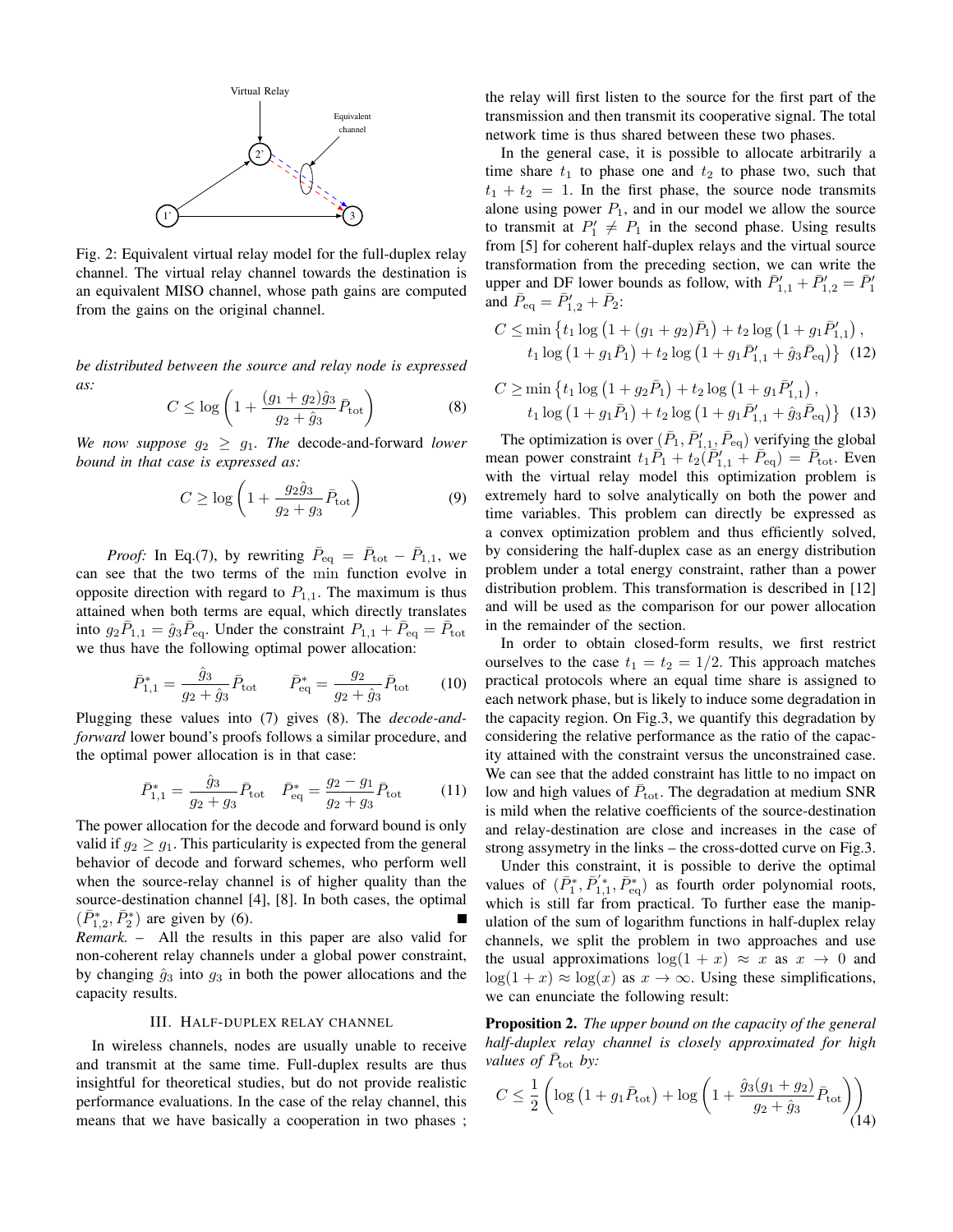

Fig. 3: Performance loss induced by introducing the constraint  $t_1 = t_2 = 1/2$  in the general half-duplex relay optimization problem.

*The upper bound on the capacity of the general half-duplex relay channel is closely approximated for low values of*  $P_{\text{tot}}$ *by:*

$$
C \le \frac{1}{2} \log \left( 1 + 2 \frac{\hat{g}_3(g_1 + g_2)}{g_2 + g_3} \bar{P}_{\text{tot}} \right) \tag{15}
$$

*In the high SNR case, the optimal power allocation is as follow, from* (12)*:*

$$
\bar{P}_1 = \bar{P}_{\text{tot}} \quad \bar{P}'_{1,1} = \frac{\hat{g}_3}{g_2 + \hat{g}_3} \bar{P}_{\text{tot}} \quad \bar{P}_{\text{eq}} = \frac{g_2}{g_2 + \hat{g}_3} \bar{P}_{\text{tot}} \quad (16)
$$

*In the low SNR case:*

$$
\bar{P}_1 = 2 \frac{\hat{g}_3}{g_2 + \hat{g}_3} \bar{P}_{\text{tot}} \quad \bar{P}'_{1,1} = 0 \quad \bar{P}_{\text{eq}} = 2 \frac{g_2}{g_2 + \hat{g}_3} \bar{P}_{\text{tot}} \quad (17)
$$

*Proof:* For high values of  $\bar{P}_{\text{tot}}$ , we have to solve the following optimization problem:

min. 
$$
-R
$$
  
\n*R, P<sub>1</sub>, P'<sub>1,1</sub>, P<sub>eq</sub>*  
\ns.c.  $2R \le \log ((g_1 + g_2)\bar{P}_1) + \log (g_1 \bar{P}'_{1,1})$   
\n $2R \le \log (g_1 \bar{P}_1) + \log (g_1 \bar{P}'_{1,1} + \hat{g}_3 \bar{P}_{eq})$   
\n $2\bar{P}_{\text{tot}} = \bar{P}_1 + \bar{P}'_{1,1} + \bar{P}_{eq}$ 

We associate the Lagrangian multipliers  $\lambda_1$  and  $\lambda_2$  to the inequality constraints, and  $\mu$  to the equality constraint. The partial derivatives of the Lagrangian function  $\mathcal L$  w.r.t. the optimization variables are:

$$
\frac{\partial \mathcal{L}}{\partial R} = 1 - 2\lambda_1 - 2\lambda_2 \qquad \frac{\partial \mathcal{L}}{\partial \bar{P}_1} = -\frac{1}{2\bar{P}_1} + \mu
$$

$$
\frac{\partial \mathcal{L}}{\partial \bar{P}'_{1,1}} = -\frac{\lambda_1}{\bar{P}'_{1,1}} - \frac{\lambda_2 g_1}{g_1 \bar{P}'_{1,1} + \hat{g}_3 \bar{P}_{eq}} + \mu
$$

$$
\frac{\partial \mathcal{L}}{\partial \bar{P}_{eq}} = -\frac{\lambda_2 \hat{g}_3}{g_1 \bar{P}'_{1,1} + \hat{g}_3 \bar{P}_{eq}} + \mu
$$
(18)

We study this problem under the Karush-Kuhn-Tucker (KKT) conditions, allowing us to derive analytical results on the optimal set of power allocations [13]. From these we can directly see that  $\lambda_2 = 0 \implies \mu = 0$ , which violates the KKT conditions. Furthermore, having  $\lambda_1 = 0$  leads to the condition  $g_3 = 0$ , a degenerate case. At the optimum, we thus have  $\lambda_1 \neq 0$  and  $\lambda_2 \neq 0$  which means that both inequalities are verified with equality, leading to a new relation between the power variables. We are left with a 4 equation system with 4 unknowns to solve, as described below:

$$
2\lambda_2 \hat{g}_3 \bar{P}_1 = g_1 \bar{P}'_{1,1} + \hat{g}_3 \bar{P}_{\text{eq}} \tag{19}
$$

$$
\lambda_2 g_3 \bar{P}'_{1,1} = \left(\frac{1}{2} - \lambda_2\right) \left(g_1 \bar{P}'_{1,1} + \hat{g}_3 \bar{P}_{\text{eq}}\right) \tag{20}
$$

$$
(g_1 + g_2)\bar{P}'_{1,1} = g_1 \bar{P}'_{1,1} + \hat{g}_3 \bar{P}_{\text{eq}} \tag{21}
$$

$$
\bar{P}_1 + \bar{P}'_{1,1} + \bar{P}_{\text{eq}} = 2\bar{P}_{\text{tot}} \tag{22}
$$

Combining the first two equations w.r.t. the  $\lambda_2$  term leads to the relation  $\bar{P}_1 = \bar{P}'_{1,1} + \bar{P}_{eq}$ . Along with the power constraint and the remaining equation, we can thus deduce the power allocation from (16).

At low values of  $\bar{P}_{\text{tot}}$ , we proceed in a similar way and we are left with the following equation and the total power constraint:

$$
(g_1 + g_2)\bar{P}_1 + g_1\bar{P}'_{1,1} = g_1\bar{P}_1 + g_1\bar{P}'_{1,1} + \hat{g}_3\bar{P}_{\text{eq}} \tag{23}
$$

This equation simplifies into  $\hat{g}_3 \bar{P}_{\text{eq}} = g_2 \bar{P}_1$ , which does not lead to constraints on  $\bar{P}'_{1,1}$ . The optimal power allocation thus reduces to (17). Injecting the power allocations into (12) gives (14) and (15).

On Fig.4, we plot the relative performance of both high and low SNR approximations, and the  $t_1 = 1/2$  constraint, w.r.t. the general problem. We can see that both are well-behaved in their respective range, and degrades rapidly in the medium SNR range. The lowest performance point position will shift depending on the channels considered ; channels with a low coefficient will lead the low SNR approximation to be valid for higher values of  $\bar{P}_{\text{tot}}$ , while the high SNR approximation behaves in the opposite way. If we set an acceptable relative performance of 95%, there is a 10 dB range at medium SNR where our proposition crosses the threshold. Depending on the application, the tradeoff may be acceptable with regard to the computation simplicity of the power allocations. Increasing the performances in that range would require much more complicated methods of resolutions, be it root finding on high order polynomials or complete convex optimization problems.

Since both problems share a similar analytical form, extending these results to the *decode-and-forward* lower bound is straightforward. The capacity bounds and power allocations are described in Prop.3, and the relative performance is plotted in Fig.5. As seen on Fig.4 and Fig.5, the suboptimality of the choice  $t = 1/2$  and the high/low SNR approximations in the half-duplex case lead to the same relative loss in performance in both the upper bound (Prop.2) and the lower bound (Prop.3).